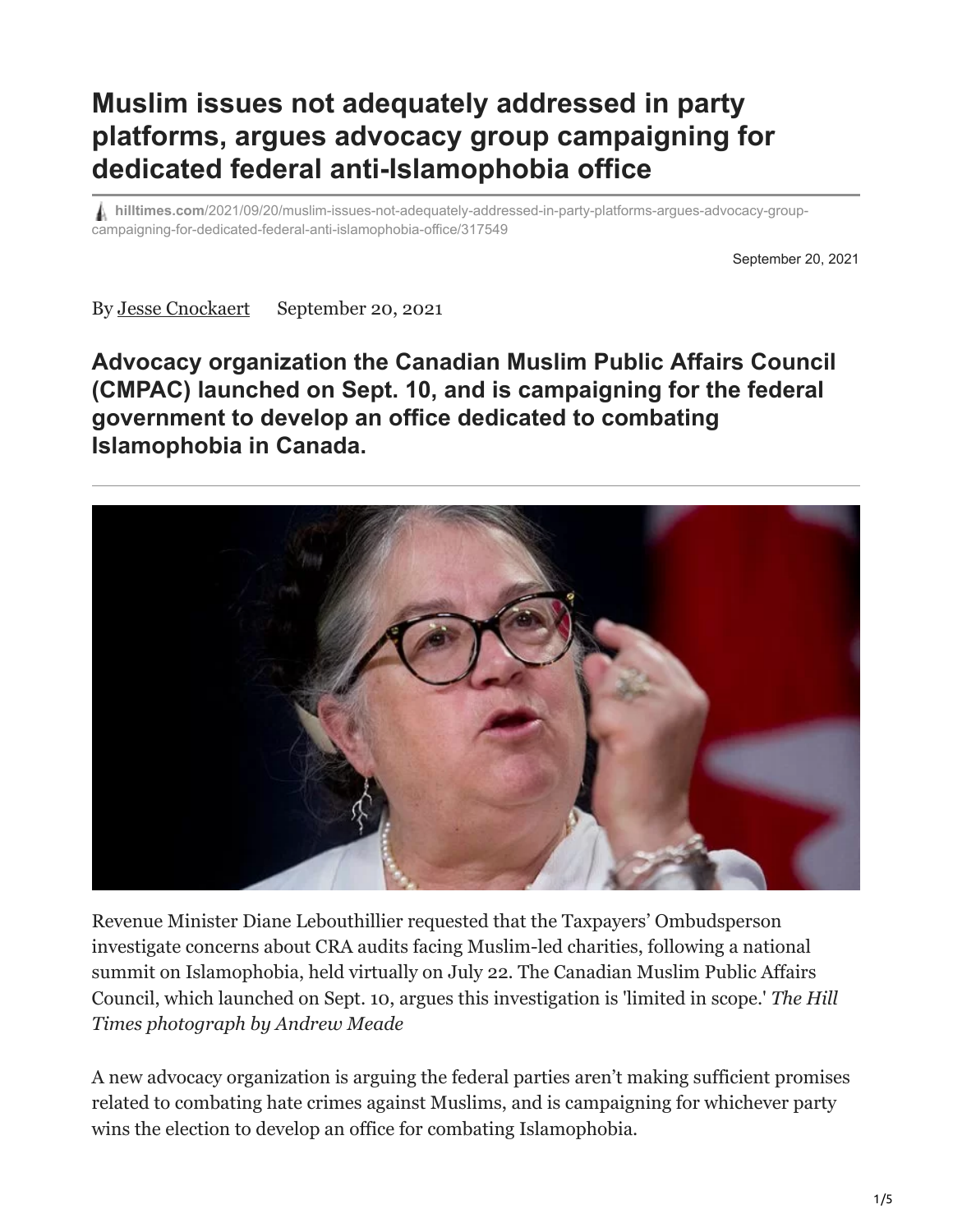"We don't think Islamophobia or issues related to Canadian Muslims are being adequately addressed in party platforms. We would have liked to see more concrete commitments, and we don't see that," said Sarah Mushtaq, a spokesperson for the Canadian Muslim Public Affairs Council (CMPAC). "We've seen the rise of anti-Semitism, of anti-Asian hate crimes, and then specifically Islamophobia. The idea of having this federal office with resources and funding would be [to look] at these issues in a way where we can actually address them from a systemic perspective."

The CMPAC, a lobby organization dedicated to advancing the interests of Canada's Muslim population, [launched](https://canadianmuslimpac.ca/about-cmpac/) on Sept. 10. Advocacy priorities for the organization include urging the federal government to implement a strategy to address online hate, and to create a federal office that would develop and implement an anti-Islamophobia strategy. The CMPAC is looking for a commitment of \$5 million towards a federal anti-Islamophobia office, according to Ms. Mushtaq.

Police-reported hate crimes in Canada reached 2,669 incidents in 2020, representing a 37 per cent increase compared to the 1,951 police-reported hate crimes in 2019, [according to](https://www150.statcan.gc.ca/n1/pub/85-002-x/2021001/article/00013-eng.htm) Statistics Canada. About 46 per cent of Canadians have an unfavorable view of Islam—more than for any other religious tradition—according to [a report on Islamophobia](https://www.ohchr.org/Documents/Issues/Religion/Islamophobia-AntiMuslim/Civil%20Society%20or%20Individuals/Noor-ICLMG-ISSA.pdf) in Canada submitted to the UN Special Rapporteur in Freedom of Religion or Belief on Nov. 30, 2020. The report was submitted by the International Civil Liberties Monitoring Group, the Islamic Social Services Association, and the Noor Cultural Centre.

"We believe that having an office to address Islamophobia could help address these issues in a more fulsome, systemic way, and address hate crimes across the country instead of just kind of letting communities individually deal with them," said Ms. Mushtaq. "Having this national framework to address hate crimes would be really helpful to ensure that no community is left behind."

As part of the launch, the CMPAC released [a comparison](https://canadianmuslimpac.ca/party-comparison/) of the various federal parties' platforms in the 2021 election, which highlighted the strengths and weaknesses of each party when it comes to addressing issues such as Islamophobia, systemic racism and immigration.

The Liberal Party platform failed to address specific asks of the Muslim community based on the input gathered during the National Action Summit on Islamophobia, according to the CMPAC platform comparison. The summit, [held virtually](https://www.canada.ca/en/canadian-heritage/news/2021/07/the-government-of-canada-concludes-national-summit-on-islamophobia.html) on July 22, provided a platform for Muslim communities to discuss ways to combat Islamophobia in Canada. The Liberal platform has not included any proposal to help prevent



Sarah Mushtaq is a spokesperson for the Canadian Muslim Public Affairs Council (CMPAC). 'We believe that having an office to address Islamophobia could help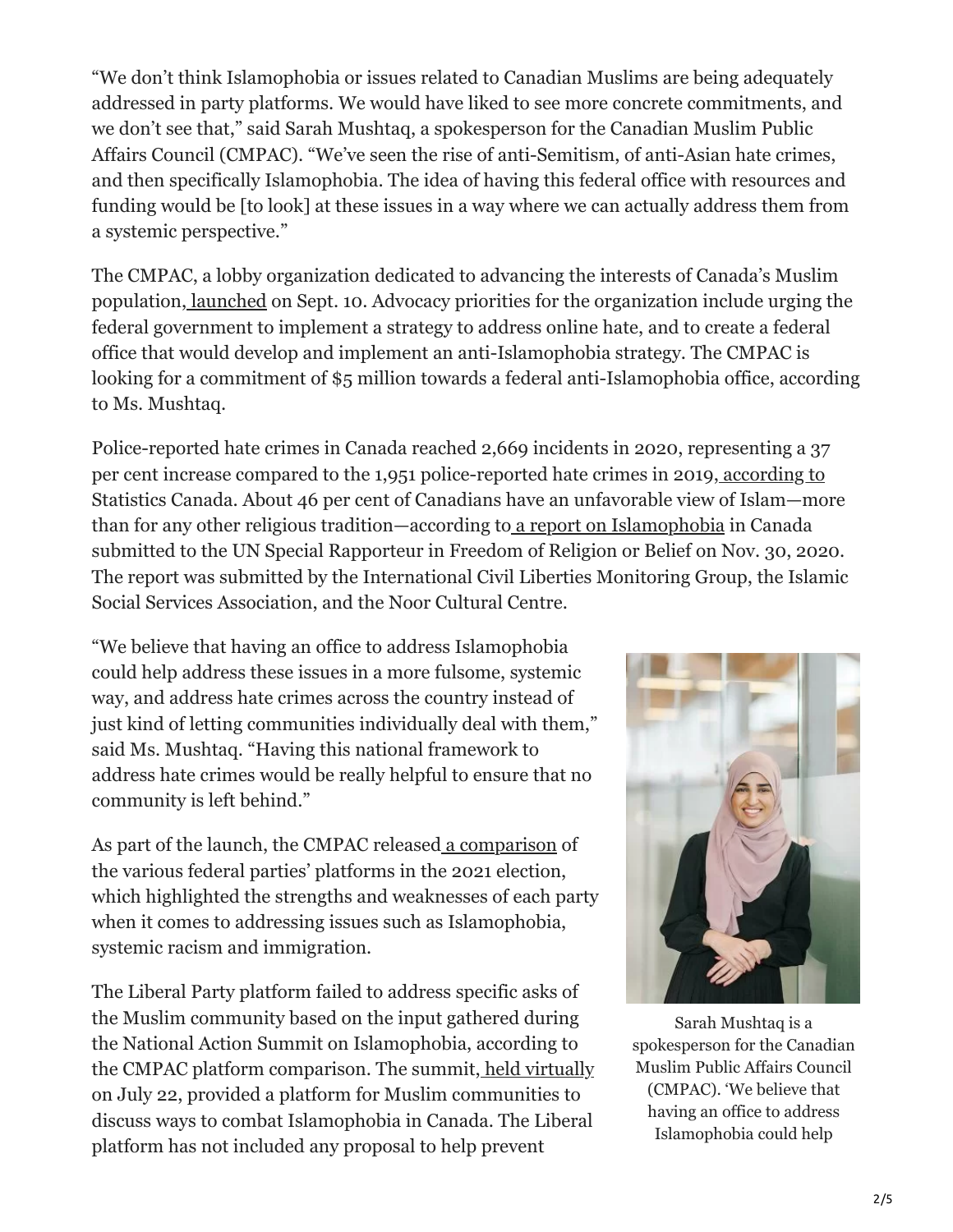Muslim charities from being targeted by audits from the Canada Revenue Agency (CRA), which was the "number one" issue raised at the summit, according to the CMPAC. Muslim-led charities are "exceptionally vulnerable to audits" [and to the revocation of their charitable status, according to](https://www.layeredsuspicion.ca/) a report released on March 29 by the National Council of Canadian Muslims and the Institute of Islamic Studies at the University of Toronto.

address these issues in a more fulsome, systemic way, and address hate crimes across the country instead of just kind of letting communities individually deal with them.' *Photograph courtesy of the CMPAC*

On Aug. 5, Minister of National Revenue Diane LeBoutillier announced that Taxpayers' Ombudsperson François Boileau will investigate the concerns of Muslim charities in their experiences with the CRA. An update on Boileau's examination is expected to be provided to the National Revenue minister on Jan. 1, 2022, according to an Aug. 5 [press release.](https://www.canada.ca/en/taxpayers-ombudsperson/news/2021/08/the-taxpayers-ombudsperson-opens-systemic-examination-into-issues-expressed-by-muslim-led-charities.html)

"Together with my office, I commit to examining the concerns raised and will engage charitable organizations led by racialized communities to ensure that the service rights we so strongly represent, are upheld by the CRA. But before we take action, we need to take the time to listen and deepen our knowledge of the issues," said Mr. Boileau in the press release.

The CMPAC said on its website that Boileau's review is "non-binding and limited in scope," and criticized the Liberal government for not proposing any reforms in its platform to address the issues facing Muslim-led charities.

As examples of how the Liberals are addressing Islamophobia in their election platform, the CMPAC lists the party's plan to present a national action plan for combating hate by 2022 as part of an anti-racism strategy, and a proposal to increase investments in the Canada Centre for Community Engagement and Prevention of Violence to combat hate crime.

The CMPAC argues that the NDP platform makes numerous mention of Islamophobia in addressing hate speech and crimes, but, similar to the Liberals, has not included a commitment to address CRA audits of Muslim-led charities.

Regarding the Conservatives, the CMPAC comparison document argues the party's platform makes no direct mention of Islamophobia. Steps proposed by the Conservatives that could relate to combating Islamophobia includes a plan to fight online incitement and hatred by criminalizing statements that encourage violence.

Ms. Mushtaq said that the CMPAC plans to register on the federal lobbyists' registry following the federal election on Sept. 20.

Other organizations currently active on the federal lobbyists' registry related to advocacy for Muslims includes the Muslim Association of Canada and the National Council of Canadian Muslims.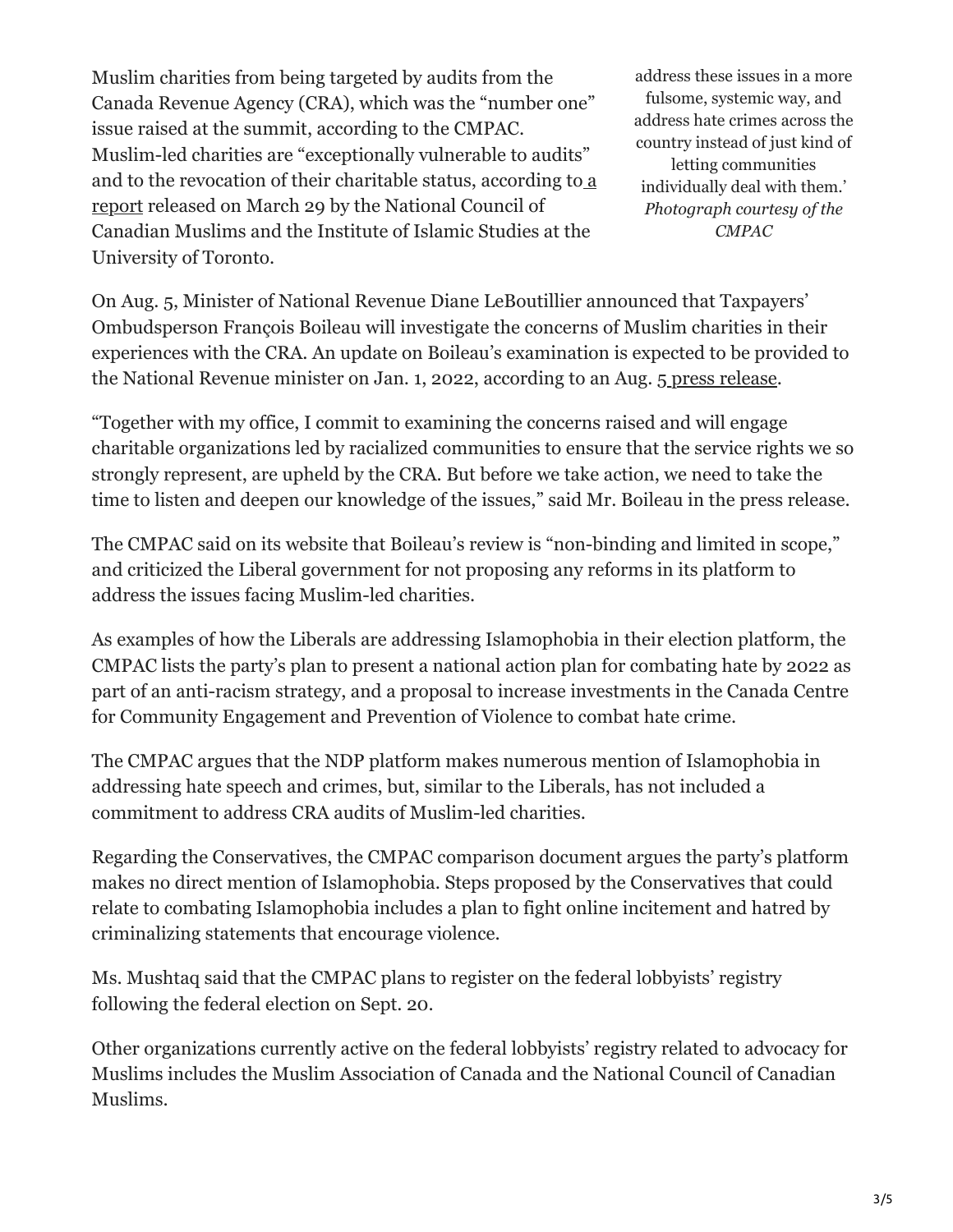"The Muslim community is not monolithic. It's a large community and there's room, as the community continues to grow, for multiple organizations serving the interest of the community together," said Ms. Mushtaq. "We definitely want to work together. There might be some things that one organization works on, but there's definitely going to be a lot of work together behind the scenes, as well."

Islamophobia was the subject of headlines during the 2021 election, when Lisa Robinson, the Conservative candidate in the Toronto riding of Beaches–East York, was dismissed from the party on Sept. 10 for allegedly posting anti-Islamic statements on social media years prior.

Liberal candidate Nathaniel Erskine-Smith posted a tweet on Sept. 10 containing screenshots from a Twitter account called "Ward 1 city councillor candidate," which contained derogatory comments towards Muslims living in Canada. In his Twitter post, Mr. Erskine-Smith said that "'Ward 1 city councillor candidate' is none other than Lisa Robinson."

Ms. Robinson [told The Canadian press](https://www.cbc.ca/news/politics/lisa-robinson-candidacy-1.6180712?__vfz=medium%3Dsharebar) she is still running as a "confirmed Conservative" candidate despite being officially dropped by the Party. She claims that she never wrote the online posts that led to her dismissal from the Conservatives. In a Twitter post response to Mr. Erskine-Smith, Ms. Robinson said that the Ward 1 city councillor candidate account was fake, and she had reported it to Durham Regional Police in 2018. She also said in her Twitter post that sharing "false information is defamatory" and that Erskine-Smith would receive a libel notice soon.

"They posted a fake picture, claimed that it must be true, and asked me—the victim, to provide proof that it is fake," said Ms. Robinson in [a statement](https://lifelibertyandlisa.ca/) on her campaign website. "If this can be done to me, then it can be done to anyone. Would you want your children subjected to this kind of abuse? If an elected official can spread false information and blame the victim candidate, what else can they be capable of?"

In an emailed statement to *The Hill Times*, Mr. Erskine-Smith said he would be "open to correcting the record if there is credible information."

"When I initially saw Lisa's claim that the account is fake, I privately messaged her and



Candidate Lisa Robinson for the Toronto riding of Beaches–East York was dismissed from the Conservative Party on Sept. 10. *Photograph courtesy of lifelibertyandlisa.ca*

asked her if she had flagged it for Twitter. She said she'd never done so because of a lack of computer literacy, but that she eventually had it removed with the help of a friend. When I